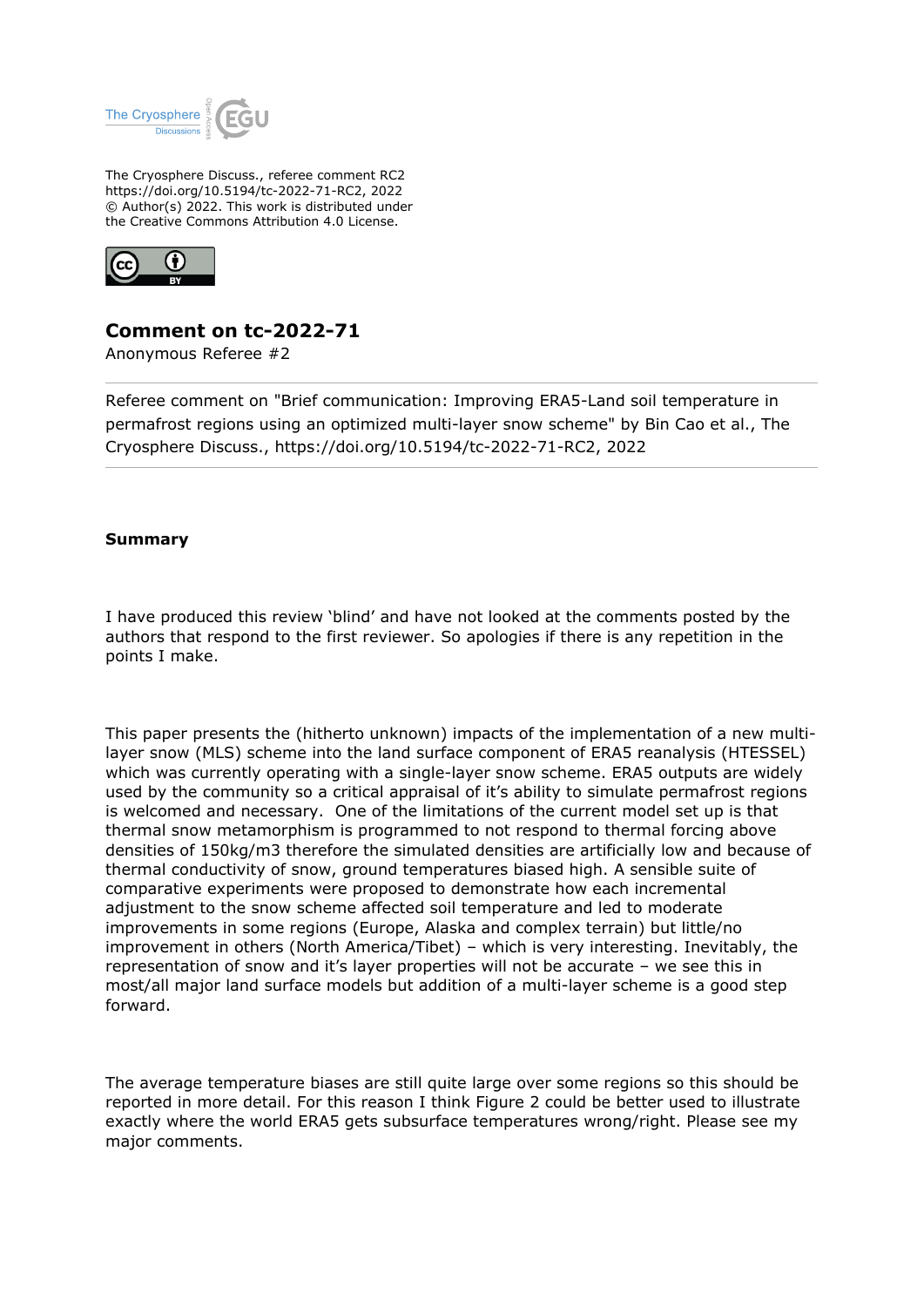Overall this is a sound paper which makes a first attempt to improve soil temperature reconstructions and is appropriate for a Brief Communication format but I think at least one Figure could be revised in order to squeeze some more detail out of the analyses provided. Please see my major/minor comments.

## **Major:**

- **More detail:** I feel interested readers would definitely like to see spatial patterns of temperature biases, rather than summary figures as are presented here so that Fig. 3 (permafrost map) may be put into better context about what is driving the discrepancy(ies). The high levels of aggregation (over time, depth and space) are likely masking some very interesting features of this output. The underrepresentation of permafrost regions seems to be related to soil temperatures being too warm in Winter in all cases. Suggestion: Why not show a 4 (region)  $\times$  4 (model experiment)-panelled figure of maps of 07-0.28m DJF Bias for the Northern Hemisphere so readers can see what the spatial patterns of this discrepancy looks like ?
- **Thermal Conductivity:** Although I am happy Calonne is an appropriate choice for thermal conductivity parameterisation I'd like to ask the authors for clarification about including the water vapour term which isn't included in Calonne's original equation. We know water vapour diffusion affects thermal conductivity and is difficult to represent. However, Calonne developed their equation based on a quadratic line of best fit using observations of snow density and thermal conductivity. Although the equation is presented solely as a function of density, it is highly probable that when the snow and density measurements featured in Calonne's Fig. 1 were taken that there might have been some water vapour diffusion happening so this effect *could* (or maybe not) already be implicitly included in the equation by Calonne. My concern is that the addition of the water vapour term by the authors may cause this effect to be 'double counted'. I'd recommend the authors re-run one of the experiments (e.g. *MLS Dis+Den* since this provides the biggest improvement) *without* the additional water vapour diffusion term in the Calonne equation and report back on whether omission of this term causes a significant change in the results, or not.
- **Model spin up**. As an experienced user of CESM2.0, which I know is not the model considered here, we've found that subsurface temperatures are extremely sensitive to spin up procedure. The authors should include information about their spin up procedure and whether they have tested the sensitivity of the results to it. See next point……
- **Permafrost extent**. The revisions don't manage to capture southern extent at all but you are only considering 2001-2002. Could this just be an anomalous year to compare to ? Or could this be a result of the spin up procedure contributing to the model state being artificially too warm to start with ? I'm not sure you should read too much into representation of a single year. Perhaps you could add some extra lines to map to show annual extent of the permafrost region as predicted by the model over the time period considered so that the reader can understand the variability of the predicted extent over the time period considered ?
- **Multi- layer snow scheme** Perhaps the authors could comment on how well (or not) the scheme simulates the different types of snow we see across the northern hemisphere. It's good getting density and thermal conductivity right but if the snow layering and density is not accurate (which I suspect it likely is) this will feed into erroneous thermal conductivity and soil temperatures. Just a comment or acknowledgement required.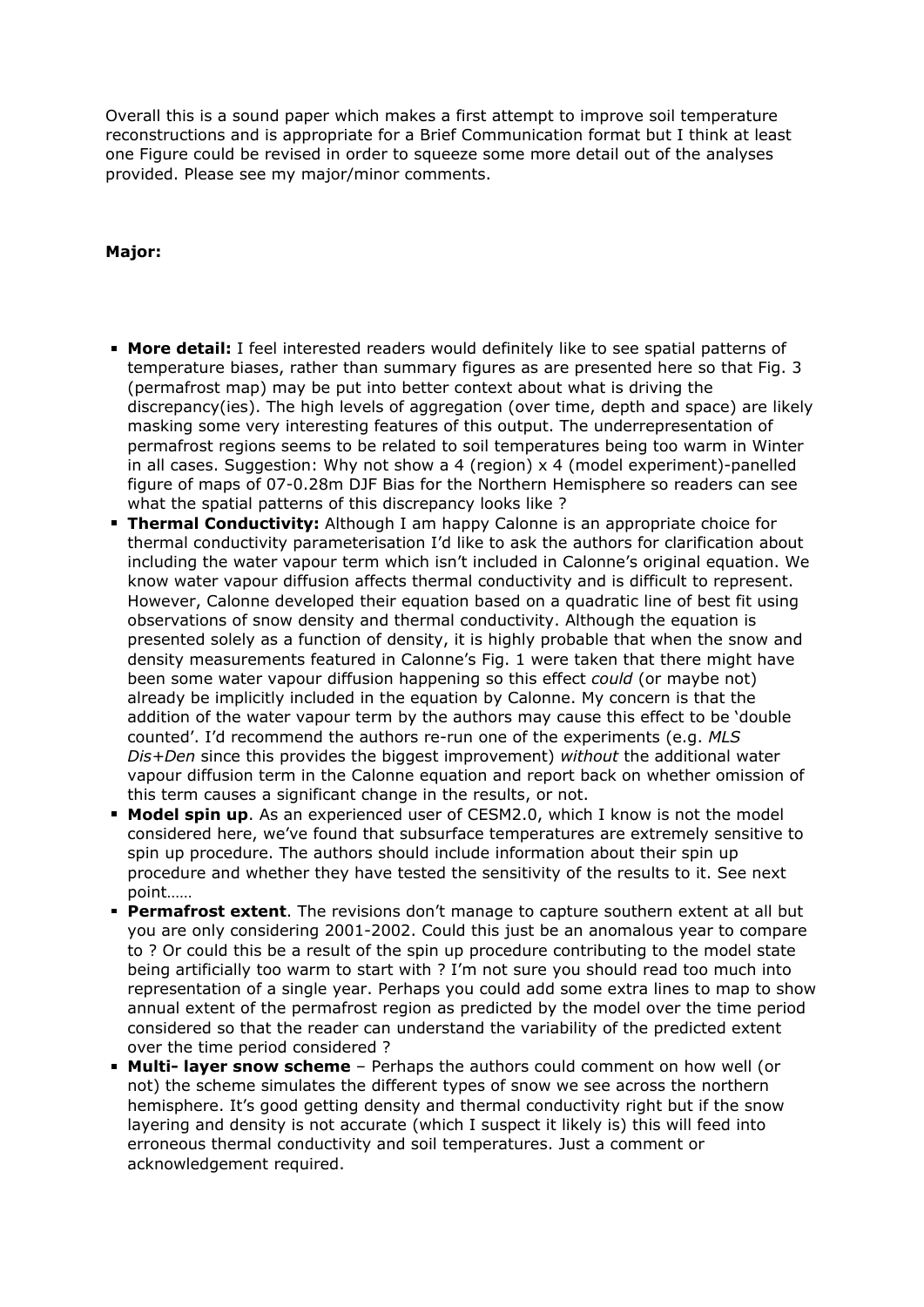## **Minor:**

**Figure 1:** Typo: Greek symbols differ between being C<sub>epsilon</sub> in the legend and C<sub>xi</sub> in the figure caption. I think you need to change epsilon?

Figure 2 (f) Do the blue and red colours refer to ERA5L and MLS-Dis+Den ? If so please add some text to caption for clarity. But please consider revising this figure to show more geographical detail in the biases as per my major comment.

Line 6: Over which region ?

**Line 7:** Be specific – for which time period are the permafrost area simulations relevant for ?

**Line 65** – These values were derived by Sun et al. themselves, it appears, not Jordan according to the Sun et al. 1999 paper – See their Appendix A.

**Line 68:** What does 'optimized' mean in this context ? When I think of optimization I think of tuning parameters to replicate observations, which doesn't appear to be the case here. The following sentences just simply describe two techniques the introduce sperate densification and layering for differing terrains.

**Line 121:** Land type, or vegetation coverage can have significant effects on the way that snow models evolve the physical properties of the snow. Presenting the data in Figure 2 as maps of biases may give clues as to whether this is a factor.

Line 121: Why is the word 'BIAS' capitalised ? Is it a software or do you simply mean 'bias' ?

**Line 126-127:** Please expand – variable performance in which aspects of climate simulation ?